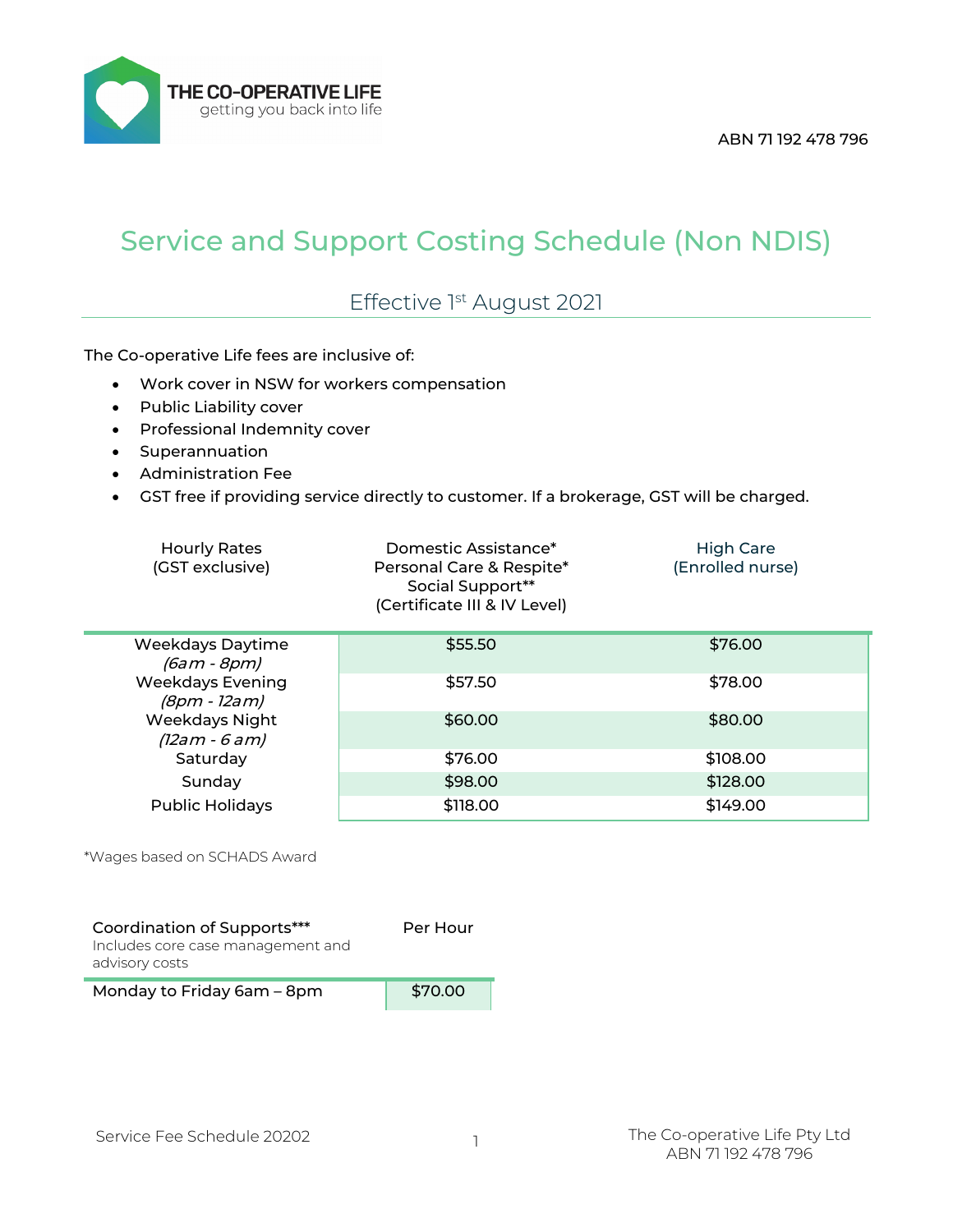

\* For Domestic Assistance, Personal Care and In-Home Respite Services The Co-operative Life requests that:

- A minimum time of one hour is preferred, however shorter periods maybe negotiated
- under special circumstances.
- A minimum of two (2) hours is required for public holidays.
- 24 hours' notice is required for the cancellation of services; a cancellation fee for the full length of shift will apply if less notice is given.

\*\* For Social Support: The Co-Operative Life will only act in a "companion type" role undertaking light duties such as meal preparation, attending movies, window shopping, card playing, assistance with relocation and/or other cultural endeavors. In the role of social support our support staff will not be responsible for any transportation costs, entertainment or similar costs associated with the activity.

\*\*\* For Coordination of Supports: Assistance to strengthen customer's abilities to coordinate and implement supports and participate more fully in the community. It can include initial assistance with linking participants with the right providers to meet their needs, assistance to source providers, coordinating a range of supports both funded and mainstream and building on informal supports, resolving points of crisis, family training and developing participant resilience in their own network and community.

## Mileage: Per Kilometre \$0.99

Transport rates are calculated from the venue the client is collected from, to where they are dropped off. An hourly fee will also apply to transporting the client, depending on the service TLC will be providing to the client e.g. Social support etc.

Administrative Costs: 15%

For more information Phone: 02 9698 7194 Email: info@lifecoop.com.au Web: [www.lifecoop.com.au](http://www.lifecoop.com.au/)

Please note: Fees are subject to periodic increases as per The Co-Operative Life Fee Policy